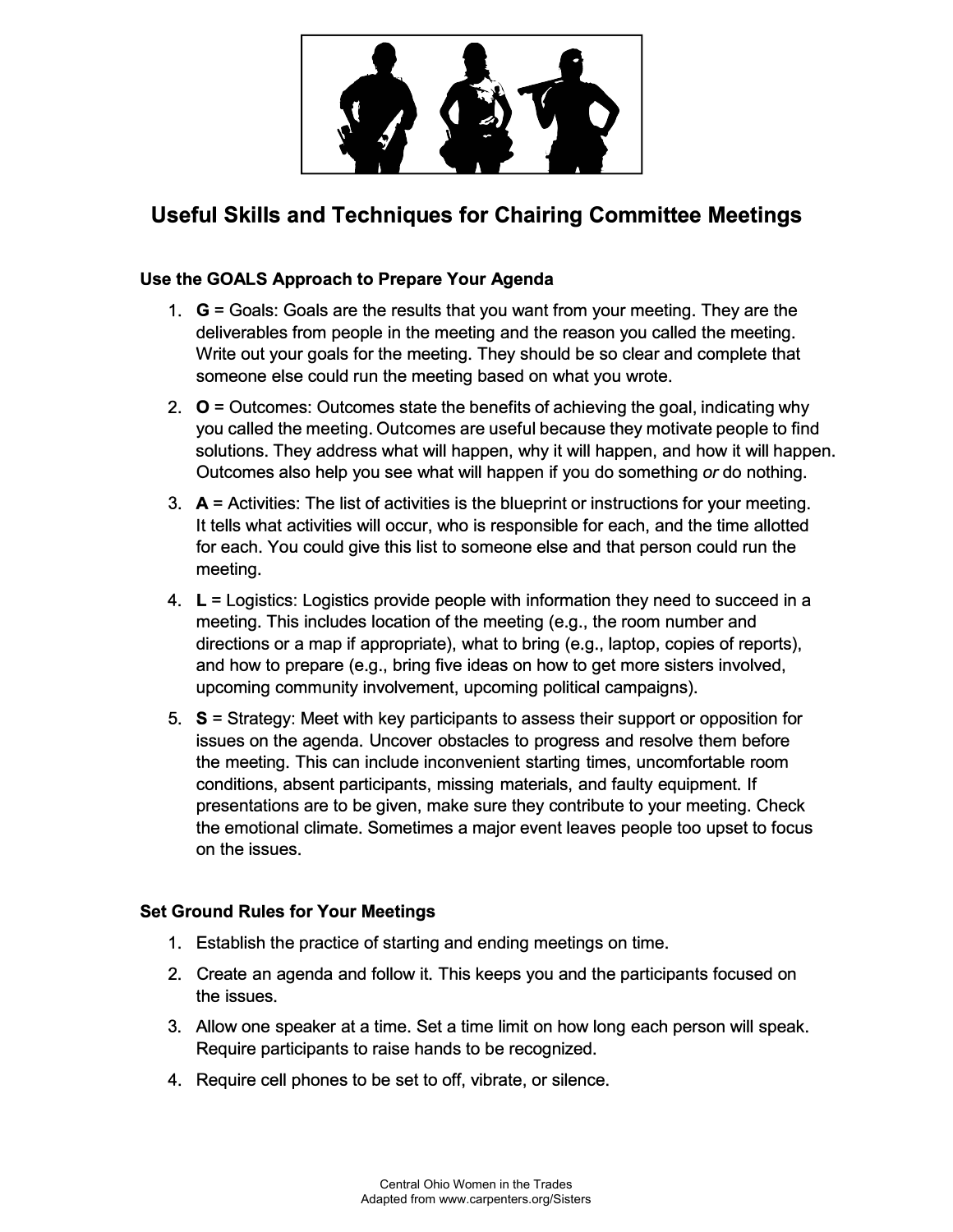- 5. Do not allow outside conversations while someone is speaking.
- 6. Respect others and be supportive of each other at all times.
- 7. Do not allow others to use rank (hierarchy) in the room.

### **Share Responsibilities and Involve Others**

- 1. Strive to work as a team. Make sure everyone is involved. The more people are involved, the more committed they will be.
- 2. Ask for volunteers. This gives others the opportunity to feel as though they are part of the team.
- 3. Operate on consensus, which includes general agreements everyone can accept.
- 4. Share time so that everyone participates, not just one or two people.
- 5. Reach out to all participants. Sometimes you have to call on someone by first name to get them involved and share their thoughts.
- 6. If the meeting date or time has to be changed, schedule it to accommodate the majority of participants.

#### **Be a Leader and Role Model**

- 1. Take control of the meeting if needed. Before the meeting begins, explain what will be discussed. Also, explain what will not be discussed, if appropriate. When participants get off track, refer back to the agenda to get on track.
- 2. Share all relevant information. Secrecy portrays dishonesty and causes dissent among participants. Examples are upcoming job opportunities or positions being advertised in your Council or Local.
- 3. Model the behavior you expect from others. Display good character and professionalism at all times.
- 4. Let participants know their ideas are appreciated. For example, you can open a meeting by saying, "I believe all your ideas are important in making this meeting successful."
- 5. Maintain a sense of humor at all times; smile. The impact works wonders.
- 6. Familiarize yourself with Robert's Rules of Order (optional when conducting a meeting).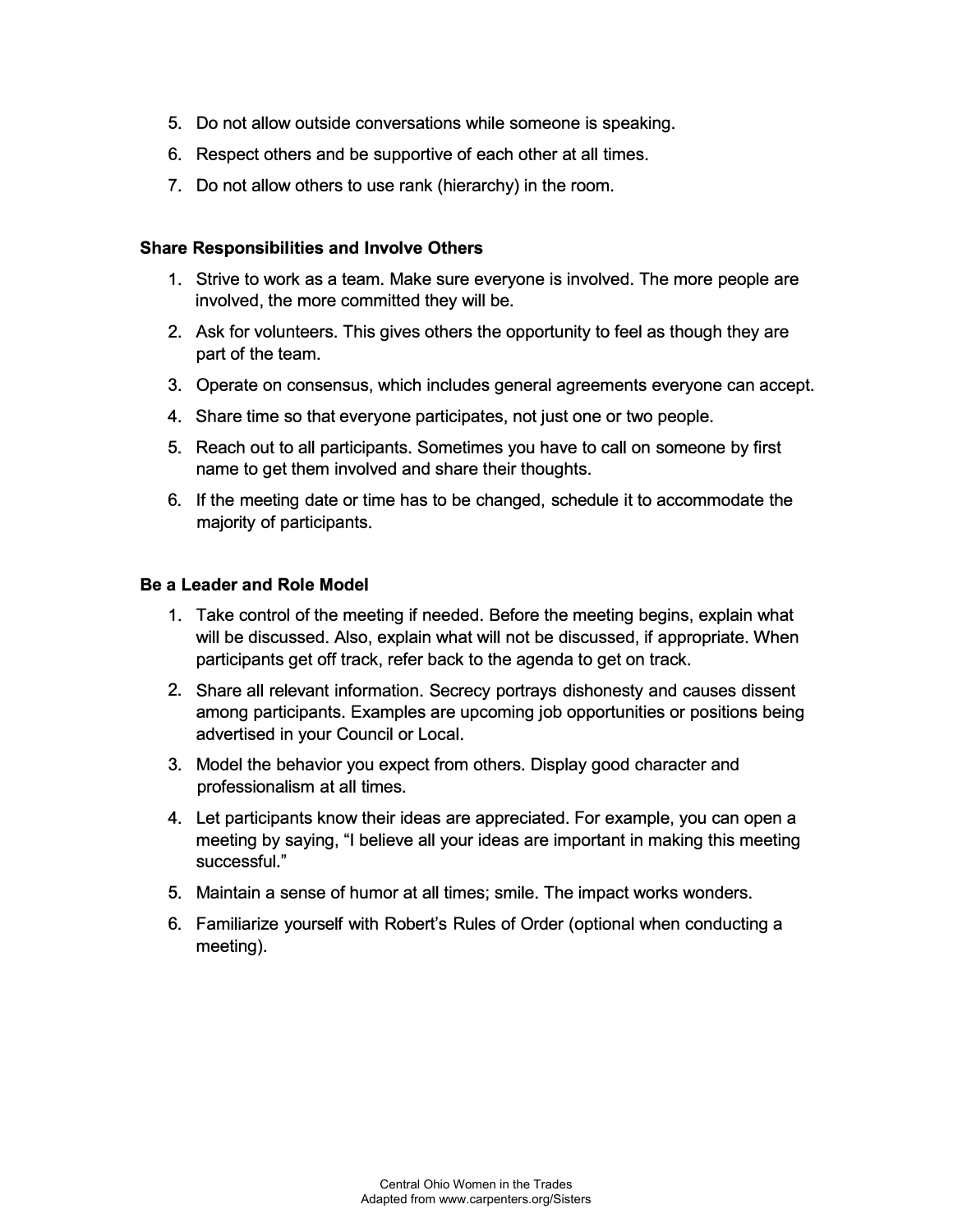#### **Be Friendly and Welcoming in Your Communications**

- 1. Create a friendly and welcoming environment. A productive meeting occurs in an environment where participants feel free to explore new ideas, speak openly, and ask questions. For example, suggest participants arrive a few minutes early to get to know each other and share refreshments.
- 2. Allow time for open discussions to encourage new ideas, offer input, and address concerns.
- 3. Use first names to build relationships. For example, the use of name tags or name tent holders can ensure everyone is addressed properly.
- 4. Open your meeting with introductions. This lets participants get to know each other better and recognizes new participants.
- 5. Be an active listener and know your audience. You must fully understand what people are saying, why they are saying it, and how they feel. The key is to simply pay attention.
- 6. Ask open-ended questions to stimulate ideas. These questions start with "how'' and "what." For example, "How do you think we might..." or "What ideas do you suggest to..."
- 7. Be a clear communicator. Use terms that are easily understood by everyone and explain new terms. If there is a language barrier, ask for a volunteer to translate so no one feels left out.
- 8. If you are not clear about what someone has said, verify. Ask the person to repeat what was said. Another option is for you to repeat what the person said and ask whether you understood.
- 9. Do not interrupt. Wait until the person finishes speaking.

#### **Manage Differences Diplomatically**

- 1. Deal with disagreements diplomatically and professionally. This protects egos and creates a productive environment that keeps people participating in the meeting.
- 2. Verify the meaning of contrary or opposing statements before evaluating and reacting. Do this by first repeating what the person said, then asking if the statement repeated was correct.
- 3. Try to determine the reason for the disagreement. Ask questions. For example, "Why do you think this will not work?" or 'Why do you feel that way?"
- 4. Ask the person disagreeing for other ideas. For example, 'What other ideas do you think might be better?" or "What else do you think we should do?"